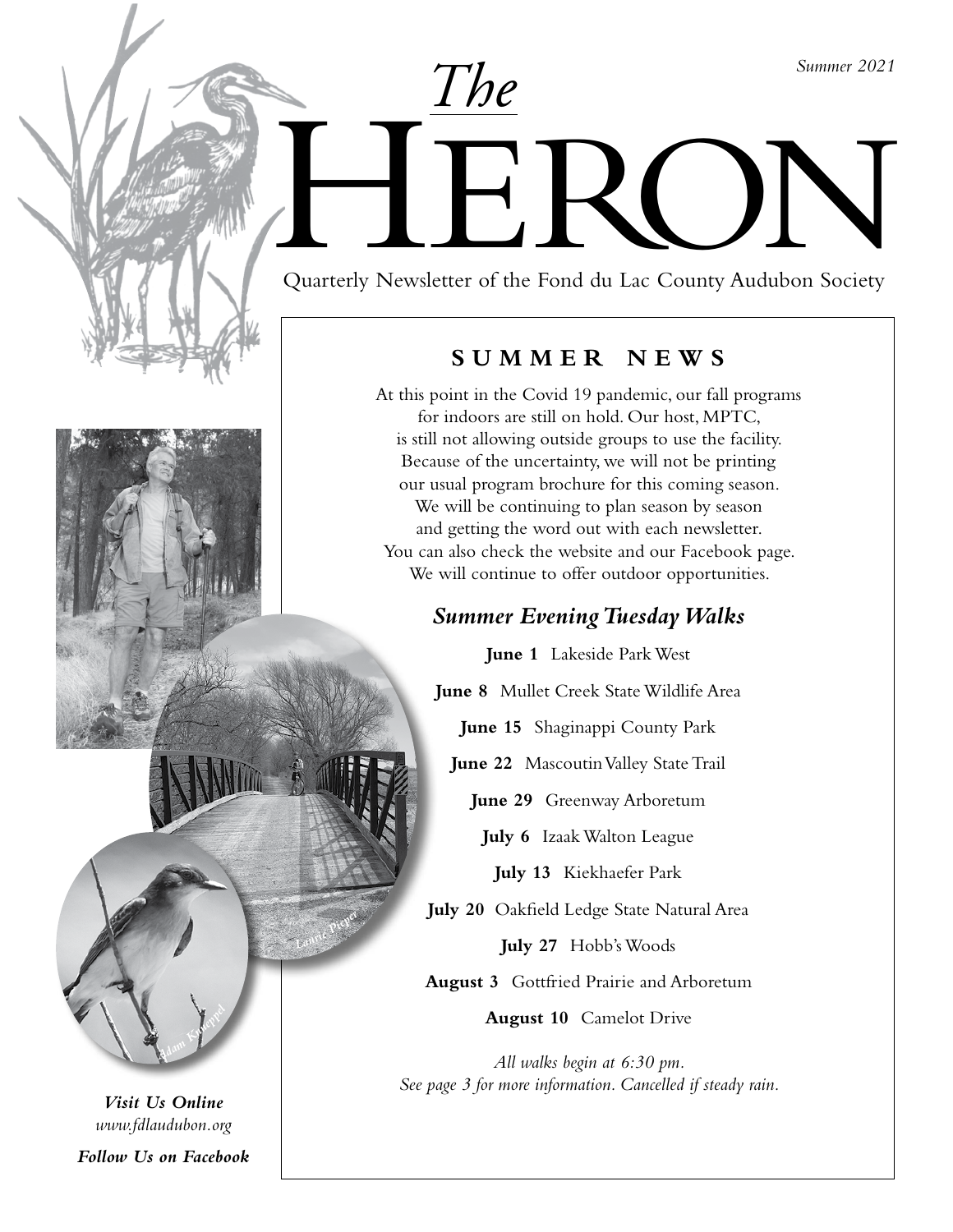# **AUDUBON HABITAT HERO**

## *Adam and Jasmine Create Bird Haven*

Having just .14 acres of city property hasn't deterred Adam Knueppel and his partner Jasmine Lopez from providing bird-friendly habitat. In the past three years they have logged 87 species of birds passing through. White Cedars are scattered throughout the property, providing cover for birds, as well as two brush piles. Serviceberry, Currants, Gooseberries, as well as Black and Red Raspberries provide high energy snacks. Domestic Plum, Black Cherry, and Apple

Blossoms are a favorite of Warblers searching for insects feeding in the blossoms.

A small woodland garden, shaded by old Black Walnut and Sugar Maples has

## *Project SNOWstorm Support*

Founded in 2013, Project SNOWstorm has grown rapidly into one of the world's largest collaborative research projects focusing on snowy owls, staffed by a largely volunteer team of scientists, banders, and wildlife veterinarians. It is funded entirely by tax-deductible donations from the public. Check it out at projectsnowstorm.org. We have made a third donation of \$3,000 to the project with funds provided by an anonymous donor through the Fond

## *Audubon Creates Sign for Lakeside Park*

Fond du Lac County Audubon Society is producing a 40 x 18 inch sign to identify some of the birds of Lake Winnebago. The sign will be installed at the west end of the park, near the turnaround and the fishing platform. The sign will help visitors identify the birds and find links for helpful birding sites. A dedication will take place in early fall.

Trout Lillies, Jack-in-the-Pulpit, Black-eyed Susans, Purple Coneflowers, and Mayapples to name a few. Bordering the shade garden are Red-osier Dogwoods, Highbush Cranberry, and Tall Coreopsis.

Always a work in progress, the removal of nonnatives this season will be replaced with Cardinal Flowers, Virginia Bluebells, Phlox, Columbines, Pasque Flower, Goldenrods, Butterfly Weed, and Wood Sedge.

In November of 2019, a White-eyed Vireo visited the property for nearly a week. An extremely rare visitor to the area, particularly that late in the year, he sustained himself by digging through leaf litter in the gardens in search of available food.

## *Adam Knueppel Joins Board of Wisconsin Society for Ornithology*

We are pleased to announce that our board member, Adam Knueppel has joined the board of the Wisconsin Society for Ornithology. The group's mission is to promote the enjoyment, study and conservation of Wisconsin's birds. They provide opportunities for people to enjoy resident and migratory birds and are a leading steward of and ambassador for Wisconsin birds. Find out more at wso.org.



eBird.org Merlin.AllAboutBirds.org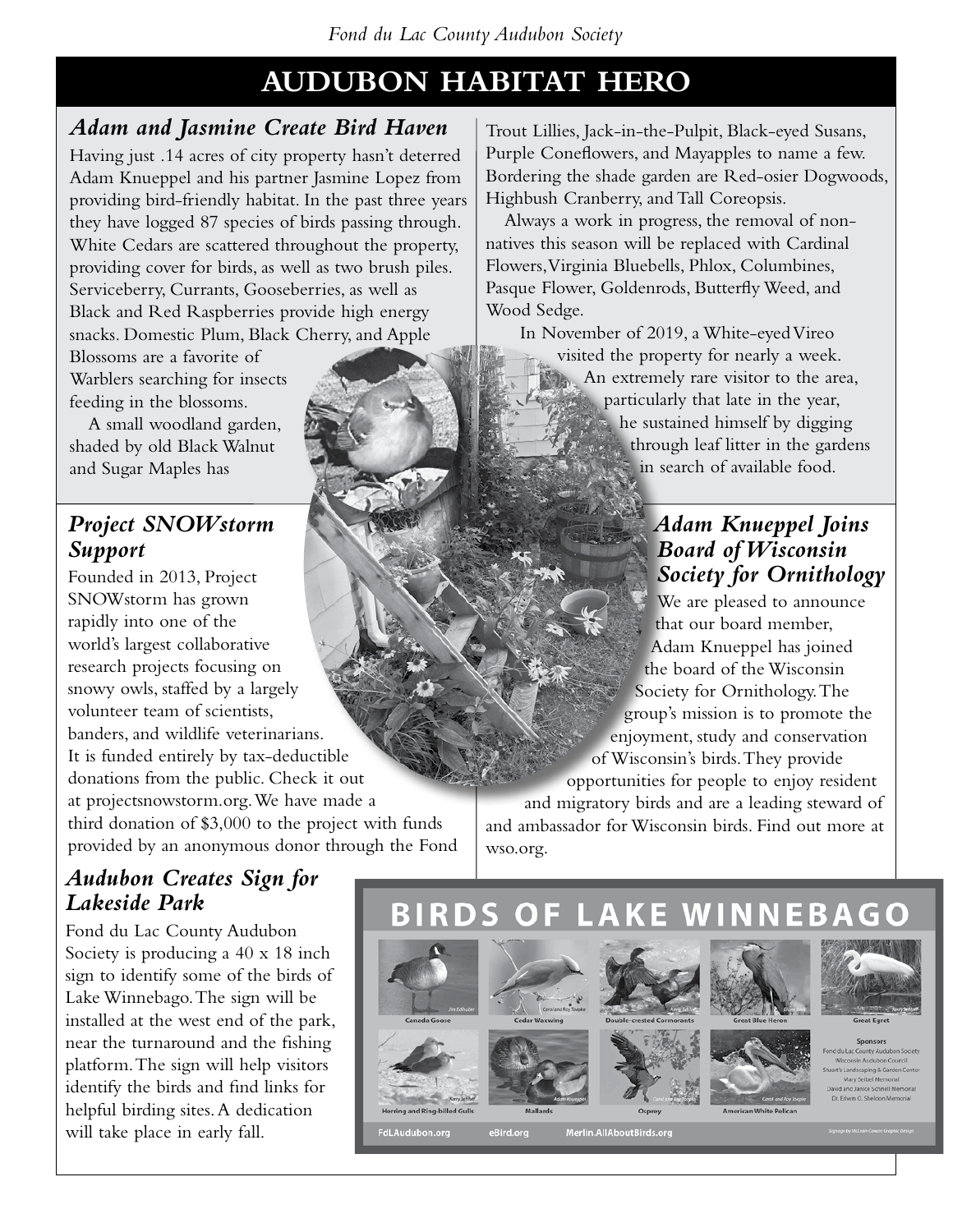## THE HERON

# **SUMMER EVENING TUESDAY WALKS**

Explore trails in Fond du Lac County and<br>City with members of Audubon. All walk<br>begin at 6:30 pm. Wear good walking sho<br>hring insect repellent and binoculars if wailable City with members of Audubon. All walks begin at 6:30 pm. Wear good walking shoes, bring insect repellent, and binoculars if available. The walks will last an hour to an hour and a half. For more information about the summer walks, contact *dianahbeck@gmail.com or 920-922-7931.*

**June 1** *Lakeside Park West Hwy 45 N & Howard Litscher Dr.* (from Fond du Lac, take Hwy 45 north and take the first right to Howard Litscher Drive.) Meet at the first parking lot on your left upon entering Supple Marsh. We will quickly scan this area for songbirds and waterfowl before heading over to the Archer Thomas Olsen Trail looking for late migrants and breeding birds. *Leader – Adam Knueppel*

#### **June 8** *Mullet Creek State Wildlife Area*

Explore a rich array of wetland, forest, grassland, and farmland. Mullet Creek flows through the entire property, eventually joining the Sheboygan River. Be prepared for the possibility of bugs and perhaps muddy conditions. (East on Hwy 23 for approximately 15 miles. Right on Hillview Road. Continue down the hill and across the expanse of open water, then watch for gravel parking areas on the right/west side of the road. There are two parking areas – go to the second parking area to meet for the walk.) *Leader – Margie Winter*

#### **June 15** *Shaginappi County Park*

The park is a natural area of 100 acres of wetlands, lakeshore, woods, and prairie and is situated adjacent to Columbia Park, sharing Calumet Harbor. Pipe Creek also winds through the park property. (North on Hwy 151 to just north of Pipe. Turn left on Velvet Beach Road. Continue about ½ mile and turn into a parking lot on the left.) *Leaders – Dave & Kerry Sehloff*

#### **June 22** *Mascoutin Valley State Trail*

Walk part or all of the two-mile trail section between Eldorado and Rosendale. Watch for animal dens as the abandoned railroad bed passes through embankments and search for green heron nests along a small tributary of the Fond du Lac River. (West on Hwy 23 and north on C about ¼ mile on left.) *Leader – Kathleen Stetter*

#### **June 29** *Greenway Arboretum*

Discover over two miles of beautiful nature trails along the Fond du Lac River on 24.5 acres in town. Through the efforts of ParkWatch and local citizen volunteers, restoration of native tree plantings and an oak savanna are in progress, along with new walking trails. Meet at the west side of the parking lot at the south Pick 'n Save store at 55 West Pioneer Road. *Leader – Evelyn McLean-Cowan*

**July 6** *Izaak Walton League N6491 County Road K* Go south ¼ mile on Hwy K from Hwy 23. Parking lot is on the left. This private property on the Ledge features an open forested area, wildflowers, and beautiful stream sites. *Leader – Liz Roy*

**July 13** *Kiekhaefer Park W4235 Kiekhaefer Parkway* This park of 120 acres has wonderful trails through hilly, wooded terrain and is part of the Niagara Escarpment. *Leader – Diana Beck* 

#### **July 20** *Oakfield Ledge State Natural Area, off Breakneck Road*

This property features a substantial exposure of the Niagara Escarpment as well as a unique ecosystem. See undisturbed native vegetation and forest floor habitat. ( Travel south on County Road Y from Oakfield. Turn right on Breakneck Road and watch for the parking lot on the right after about two miles.) *Leader – Diana Beck*

**July 27** *Hobb's Woods 4197 Hickory Road* This 60-acre park is located about five miles south of Fond du Lac. We will explore the mid-summer vegetation and look for signs of wildlife. *Leader – Diana Beck*

#### **August 3** *Gottfried Prairie and Arboretum*

The Gottfried Prairie and Arboretum offers 37.5 acres of native prairie. It includes 55 kinds of native wildflowers and six species of grass, as well as a 3.5 acre formal arboretum of 250 native trees and 140 native shrubs. Meet in the east parking lot at the UW campus, 400 University Drive. *Leader – Margie Winter*

#### **August 10** *Camelot Drive*

This trail and pond on the south end of the city offer an easy hike through a variety of vegetation, good birding, and scenic views. Meet on Camelot Drive by the west side of the pond and near the corner of Southlake Circle. *Leader – Diana Beck*